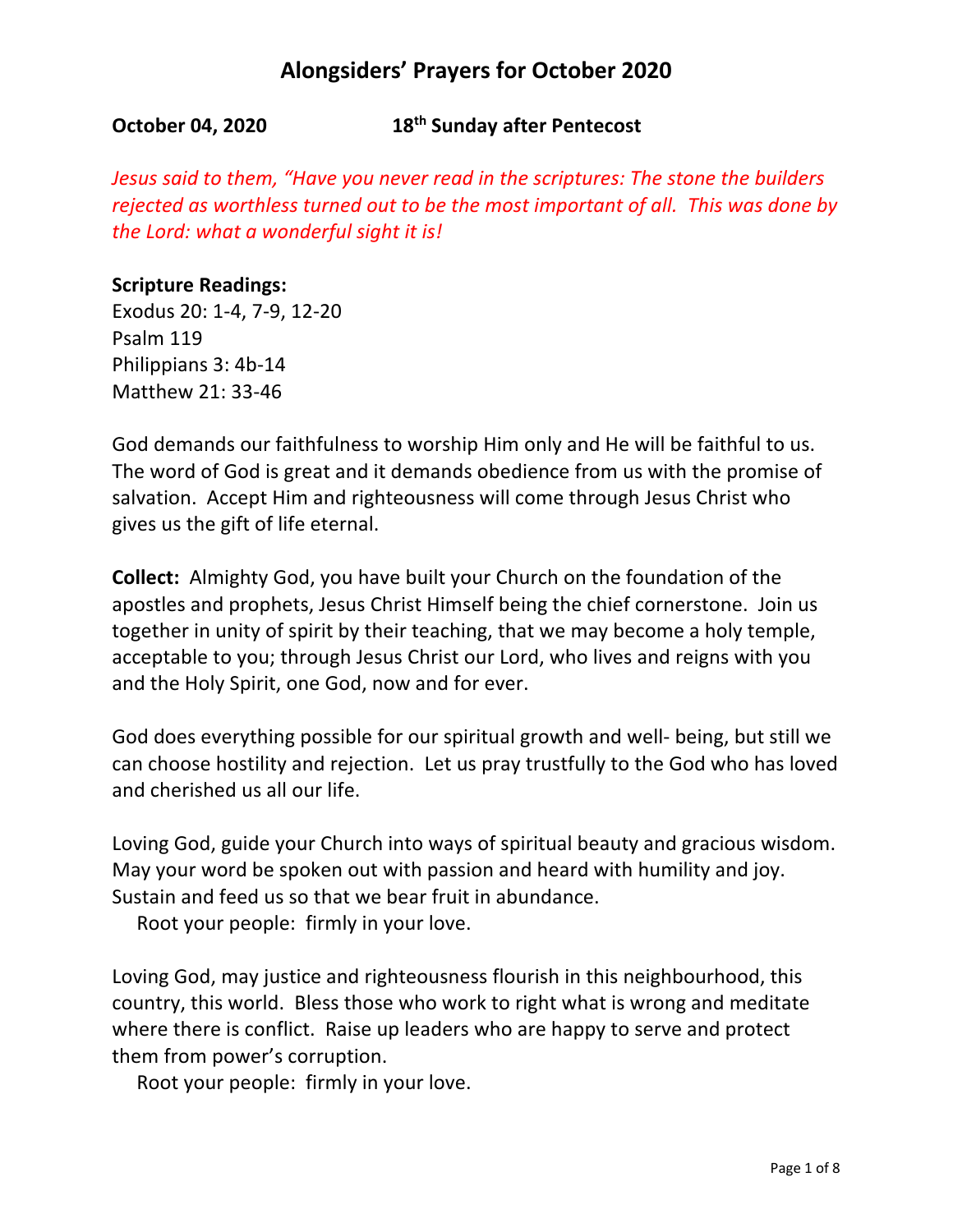Loving God, we thank you for the nurturing we have received, and pray for our children and young people as they grow. Protect them from evil and strengthen them in faith. May they continue to be yours forever.

Root your people: firmly in your love.

Loving God, give comfort and healing to all who are in any kind of need, sorrow or pain. May they sense your reassuring presence and know that you are there with them wherever their journey takes them.

Root your people: firmly in your love.

Loving God, we pray for those who have died to this earthly life and now see you face to face. We remember your mercy and commit our loved ones to the safety of your keeping.

Root your people: firmly in your love.

Loving God, we thank you for all the care and attention that you lavish on us. Make us worthy of our calling and continue your ongoing work is us.

Merciful Father, accept these prayers for the sake of your Son, our Saviour Jesus Christ. Amen

**The Lord's Prayer**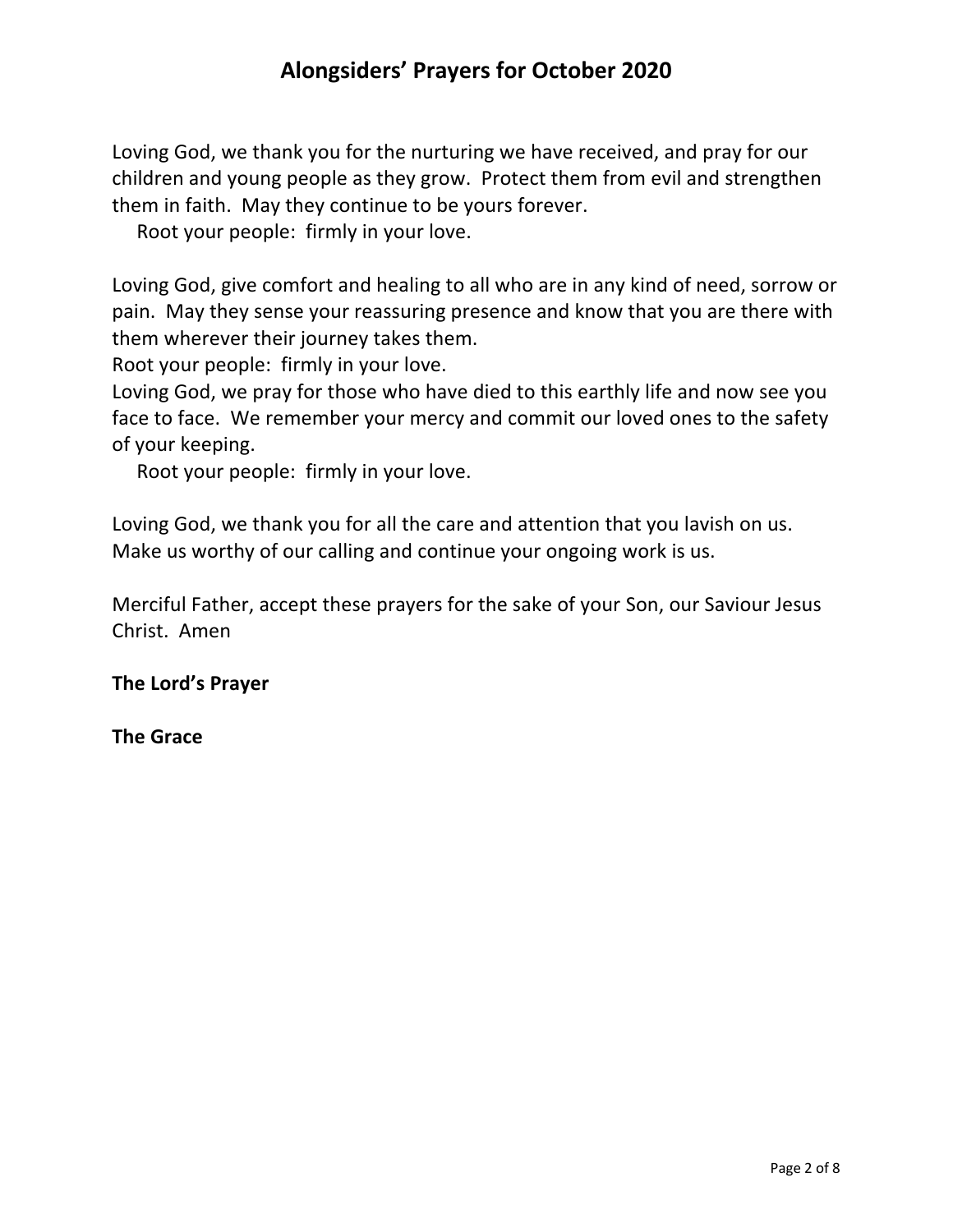**October 11, 2020 19th Sunday after Pentecost**

*Do not be anxious about anything, but in everything by prayer and petition with thanksgiving present your requests to God.*

 *Philippians 4:6*

#### **Scripture Readings:**

Exodus 32: 1-14 Psalm 106: 1-6, 19-23 Philippians 4: 1-9 Matthew 22: 1-14

To stand fast in the Lord is to stand fast in His strength and by His grace. We must be of one mind and help each other along the way. We are all invited to God's wedding banquet. In accepting, we must let go of our old lives for the freely given gift of new life in Christ.

**Collect:** Almighty God, in our baptism you adopted us for your own. Quicken, we pray, your Spirit within us, that we, being renewed both in body and mind, may worship you in sincerity and truth; through Jesus Christ our Lord, who lives and reigns with you and the Holy Spirit, one God, now and for ever.

Invited by our God, we have gathered here. Let us now voice our prayers for the Church and for the world.

Father, when either the traditional or the progressive blinds us to the truth of your will, clear our vision and speak through our prejudices until we are once again open to your changing. May we be, before anything else, your people, sharing your concerns and desires.

As you have called us: Lord, we come.

Father we recognize how powerful the influences are in our world which distract many and lead away from your truth. We pray for the quiet whisper of your wisdom to be noticed and acknowledged in many lives. We pray for widespread discipline of the heart, a new openness to generosity of spirit.

As you have called us: Lord, we come.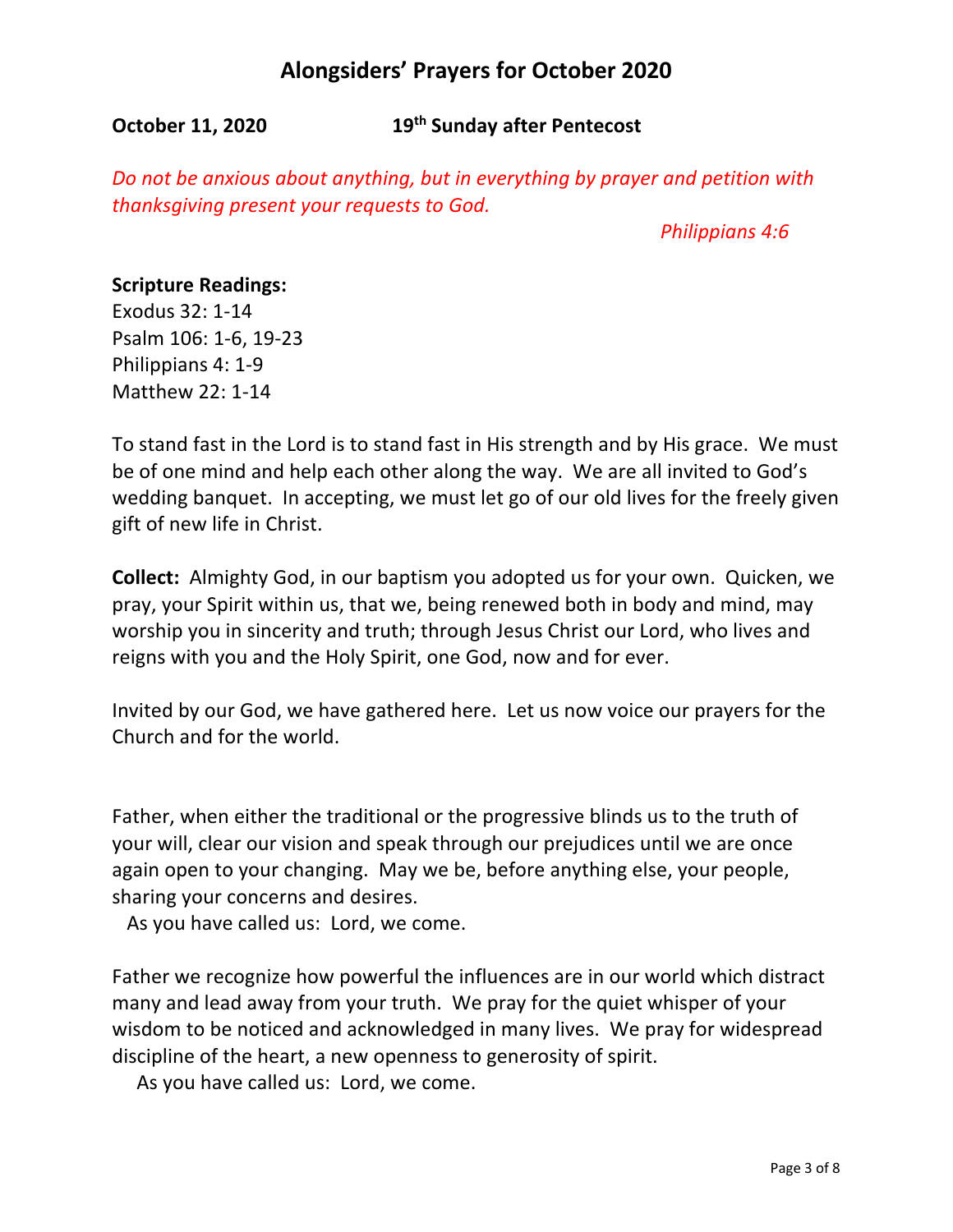Father, may our homes and daily schedules be part of the territory of your kingdom, where it is your will which guides and your love which rules. As you have called us: Lord, we come.

Father, may our hearts rail against the cruelty and unfairness of suffering and disease. We kneel now alongside all in pain and weep with them, crying out to you for comfort and the healing of your love. You are no bringer of evil to our lives, but share our sorrow and give us the grace to bear it.

As you have called us: Lord, we come.

Father, as death takes from us those we love, and we find it hard to live without them, take from us all bitterness of heart, and let us share with them the peace you give over which death has no power at all.

As you have called us: Lord, we come.

Father, it is such an honour to be invited to your banquet. Make us worthy of our calling.

Merciful Father, accept these prayers for the sake of your Son, our Saviour Jesus Christ. Amen.

**The Lord's Prayer**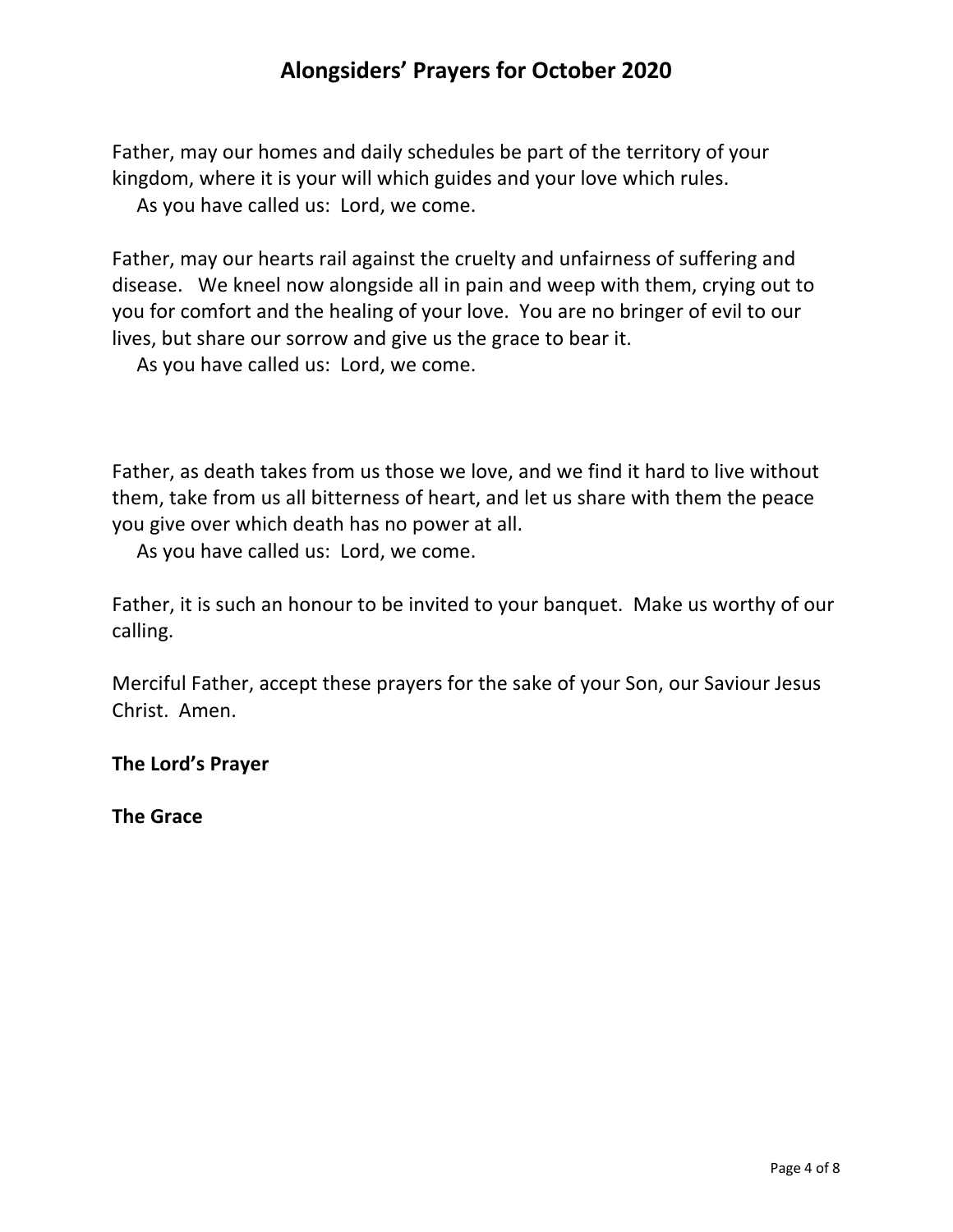**October 18, 2020 20<sup>th</sup> Sunday after Pentecost** 

*We continually remember before our God and Father your work produced by faith, your labour, prompted by love, and your endurance inspired by hope in our Lord Jesus Christ.*

 *1 Thessalonians 1: 3*

### **Scripture Readings:**

Exodus 33: 12-23 Psalm 99 1 Thessalonians 1: 1-10 Matthew 22: 15-22

We know God is faithful with us in all we do. Just as Moses requested of God to see Him in His glory, we often times want the same - to see His majesty and glory all around us, after all we are make in His image. Therefore, we never tire of seeking God in all we do, and remain faithful to carry on His work proclaiming the gospel.

**Collect:** Almighty and everliving God, increase in us your gift of faith, that forsaking what lies behind and reaching out to what is before, we may run the way of your commandments and win the crown of everlasting joy; through Jesus Christ our Lord, who lives and reigns with you and the Holy Spirit, one God, now and for ever.

All leaders and rulers are subject to the ultimate authority and power of God, the living truth. Let us focus our gaze on the great God of our making, as we pour out to Him our prayers.

Lord of all, give your Church such maturity and wisdom that we may not be swayed from our purpose and calling by the trivialities or worldly pressures, but know increasingly our dependence on you in all things, and proclaim your gospel with steadfastness and joy.

You, O Lord: are the ground of our being.

Lord of all, give to all monarchs, leaders, and heads of governments graciousness and integrity, that all in power and authority may undertake their duties in a spirit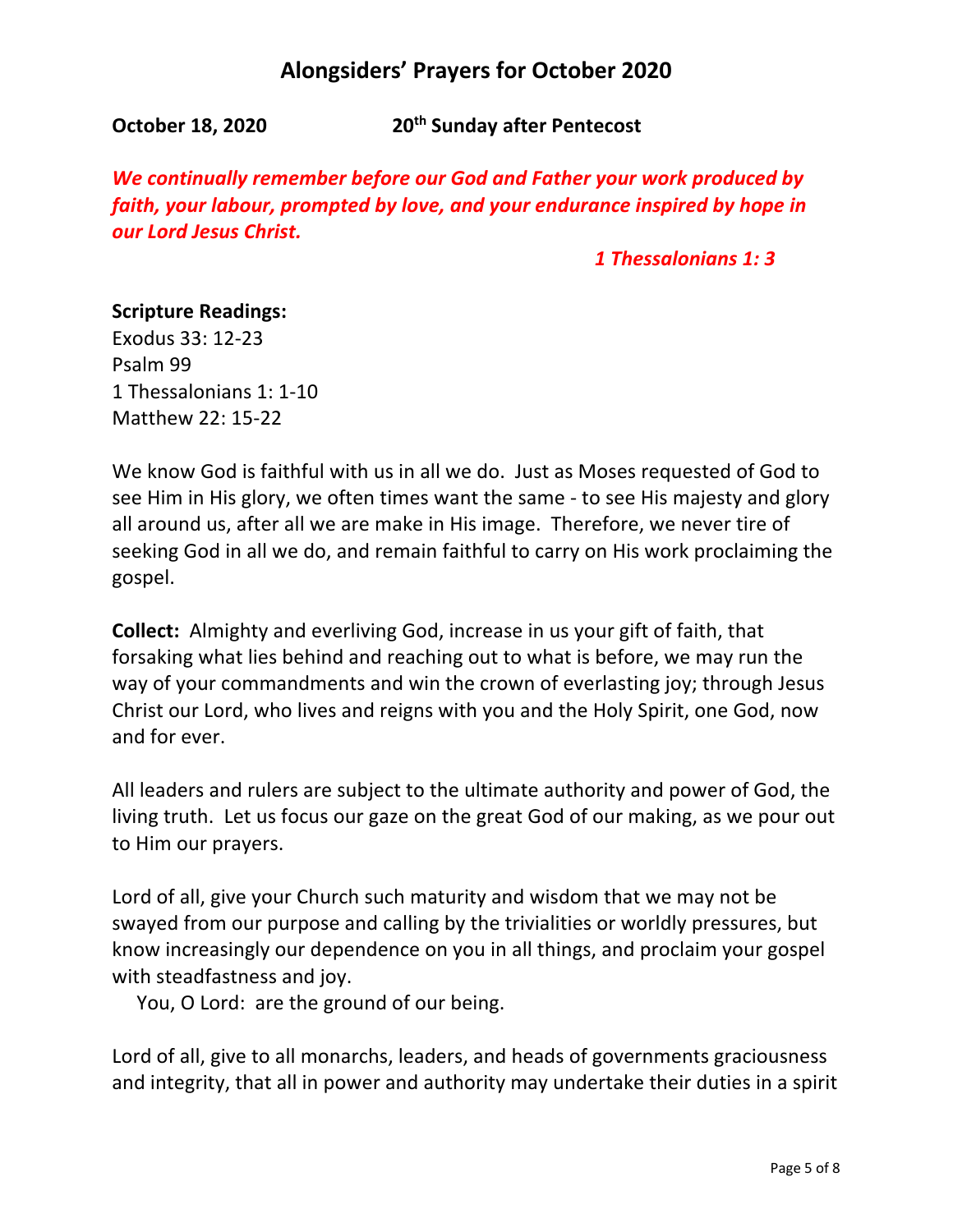of humility, so that the oppressed may find a voice, and the nations work together for the good of the world.

You, O Lord: are the ground of our being.

Lord of all, give to our homes and places of work and leisure your harmony and peace; give us grace to respect one another and ourselves in the way we talk and think, and in the way we behave.

You, O Lord: are the ground of our being.

Lord of all, speak your peace into the hearts of all who are agitated, anxious, or confused. Lay your hands of healing on all who are ill, and let them know your reassurance and love.

You, O Lord: are the ground of our being.

Lord of all, welcome into your Kingdom all who have kept the faith and now can lay their burdens down. May they rest in your peace forever.

You, O Lord: are the ground of our being.

Lord of all, the order and complexity of creation sings your praise, and we give voice to it now as we offer you our song of lives rededicated to the work of your Kingdom.

Merciful Father, accept these prayers for the sake of your Son, our Saviour Jesus Christ. Amen.

**The Lord's Prayer**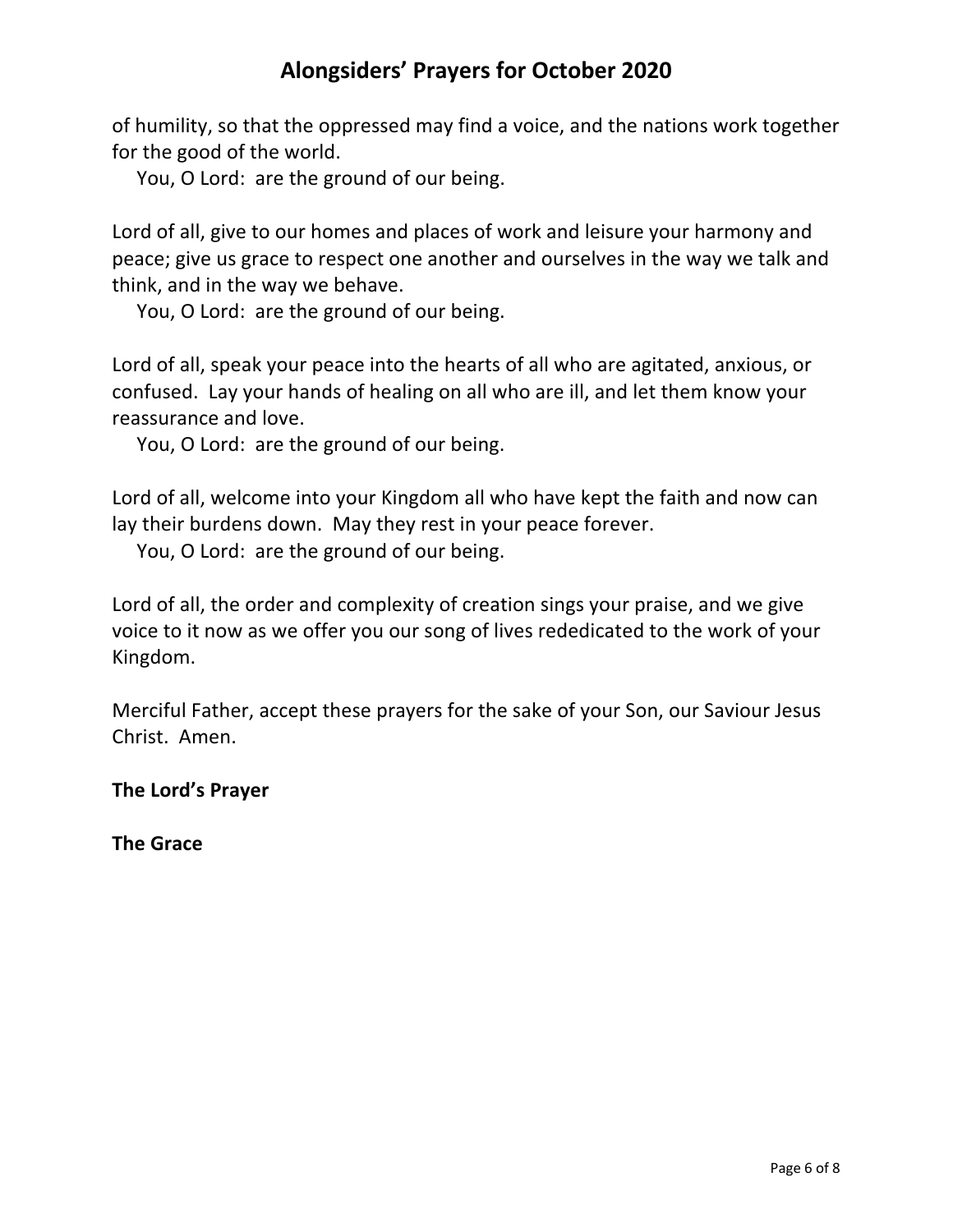**October 25, 2020 21st Sunday after Pentecost**

*Jesus replied "Love the Lord your God with all your heart, with all your soul, and with all your mind." This is the first and greatest commandment. Matthew 22: 37*

## **Scripture Readings:**

Deuteronomy 34: 1-12 Psalm 90: 1-6, 13-17 1 Thessalonians 2: 1-8 Matthew 22: 34-46

Moses loved the Lord and the Lord blessed him. He used him for many miracles. Through Moses the law was given. Moses did what he could to please God, not man. So our love, too, must be sincere, not only in talk, but action as well. Loving the Lord and doing His will, carrying out His plan for our lives is no easy task, but oh so worth the blessings and comfort we receive from our Saviour.

**Collect:** Lord God our redeemer, who heard the cry of your people and sent your servant Moses to lead them out of slavery, free us from the tyranny of sin and death, and by the leading of your Spirit bring us to our promised land; through Jesus Christ our Lord, who lives and reigns with you and the Holy Spirit, one God, now and for ever.

We are to love God with our whole being, and love others as much as we love ourselves. In love and trust, let us pray to our God.

Holy God, give us the courage to tell out your truth without fear, and to work for your Kingdom with joy. Thank you for the support and love of other Christians, and the richness of our varied traditions. May we focus our attention on you with such love that all unnecessary divisions between us crumble.

You are the Lord: there is no other.

Holy God, in all our day to day living, may we reject deceit and flattery, so that our motives and behaviour are honest, and our love for one another clear as day.

You are the Lord: there is no other.